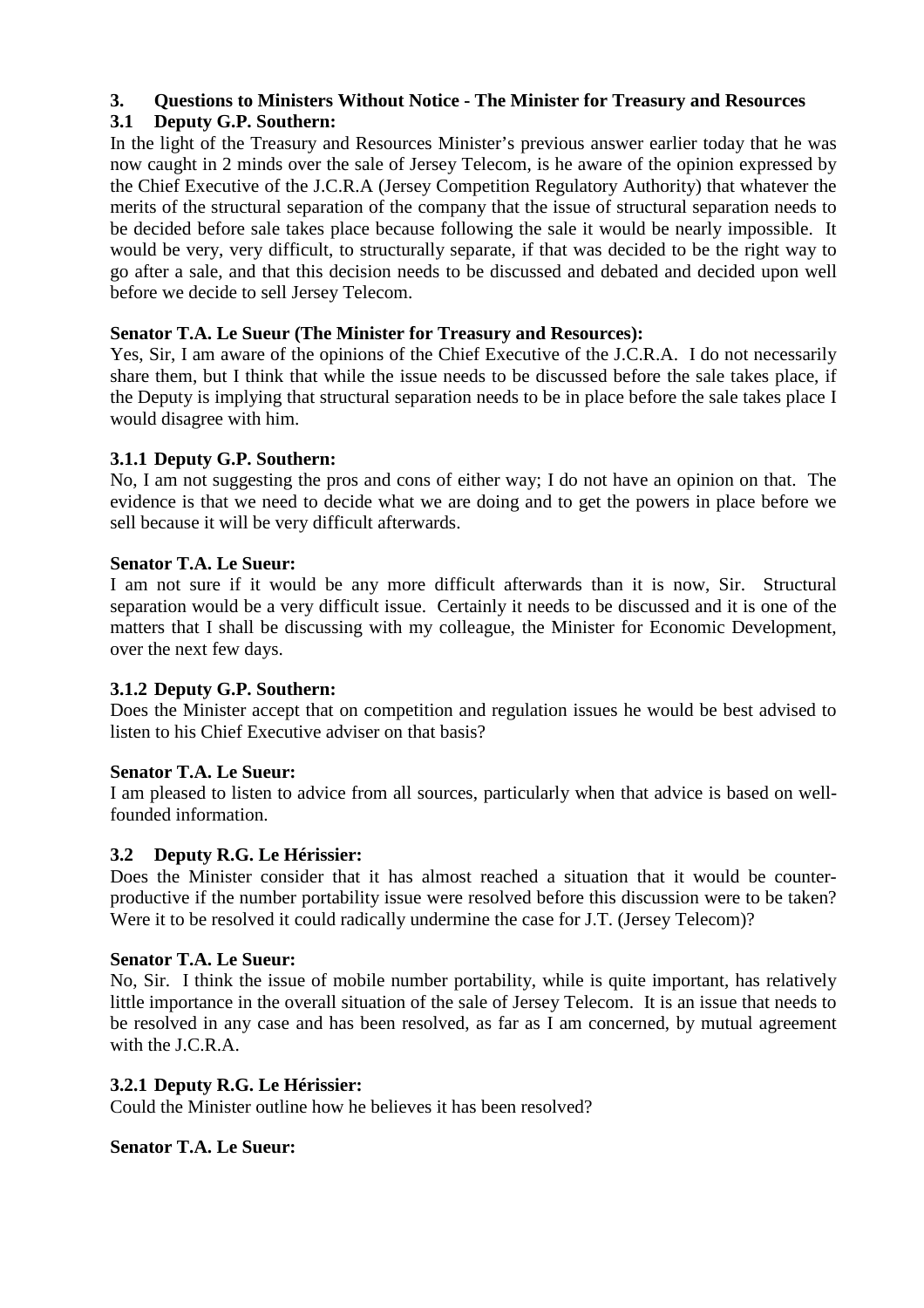An agreement has been reached between the Jersey Telecom's company and the Jersey Competition Regulatory Authority that mobile number portability will be instituted during the year 2009 and I believe certainly before the end of 2009.

## **3.3 Deputy R.C. Duhamel of St. Saviour:**

Members will be aware that they had a copy of R.4/2008, a report on land transactions under Standing Order 168(3) outlining the Minister's intention to rent Flat 2 Claremont, Bagatelle Road to a person. I am told by next-door neighbours that this particular property has remained empty for a substantial period of time and there are 2 premises within the single house. I would like to ask the Minister whether or not he is satisfied with the running of the Property Holdings Department in relation to the leasing of States' properties? It would appear on the surface, Sir, that not enough is being done in order to ensure that properties do not remain unoccupied for substantial periods of time.

## **Senator T.A. Le Sueur:**

Yes, Sir, I am perfectly satisfied with the abilities of the Property Holdings Department to deal with these sorts of properties. If it is likely that a property has no potential for future letting, as was the case with a building near J.C.G. (Jersey College for Girls) some time ago, then it is generally put up for sale or otherwise disposed of. In this case there may well be instances where there is a change of tenant and the property remains vacant for a while, but I understand that the property is still required and that certainly effectively is now being leased as that report suggests. It suggests that we have in fact an ongoing need for the accommodation in question.

## **3.3.1 Deputy R.C. Duhamel:**

In that case, Sir, will the Minister assure the House that all efforts will be made to rent Flat 1 of Claremont, Bagatelle in addition, which I am told is still empty?

## **Senator T.A. Le Sueur:**

Yes, Sir, I am sure we will.

## **3.4 Deputy R.G. Le Hérissier:**

Does the Minister's department have a policy of setting targets to ensure that properties are not kept empty for longer than is necessary?

## **Senator T.A. Le Sueur:**

One of the objectives of setting up Property Holdings is to come to the House with a complete strategy for the operation of Property Holdings. I discussed with the new Chief Officer of that section of the Treasury last week the strategic plan for Property Holdings which will look at all issues such as that. I hope to be able to give a presentation to States Members generally within the next couple of months outlining the answer to that and other issues because I think they need to be looked at collectively rather than in isolation. I take the point that the Deputy raises and certainly a policy will be forthcoming.

## **3.5 Deputy G.P. Southern:**

Returning to the issue of Jersey Telecom and the proposed sale, the last time we spoke about the issue of gearing the Minister said that he was not sure that he had the right solution, or indeed any solution, to the problem of gearing control post-sale. Is the Minister clearer that he has an answer to the problem of gearing control now than he was before Christmas?

## **Senator T.A. Le Sueur:**

I think the short answer to that one is no, Sir, because the issue of gearing, or the ability of a company to borrow, is a very subjective one and will vary from company to company and the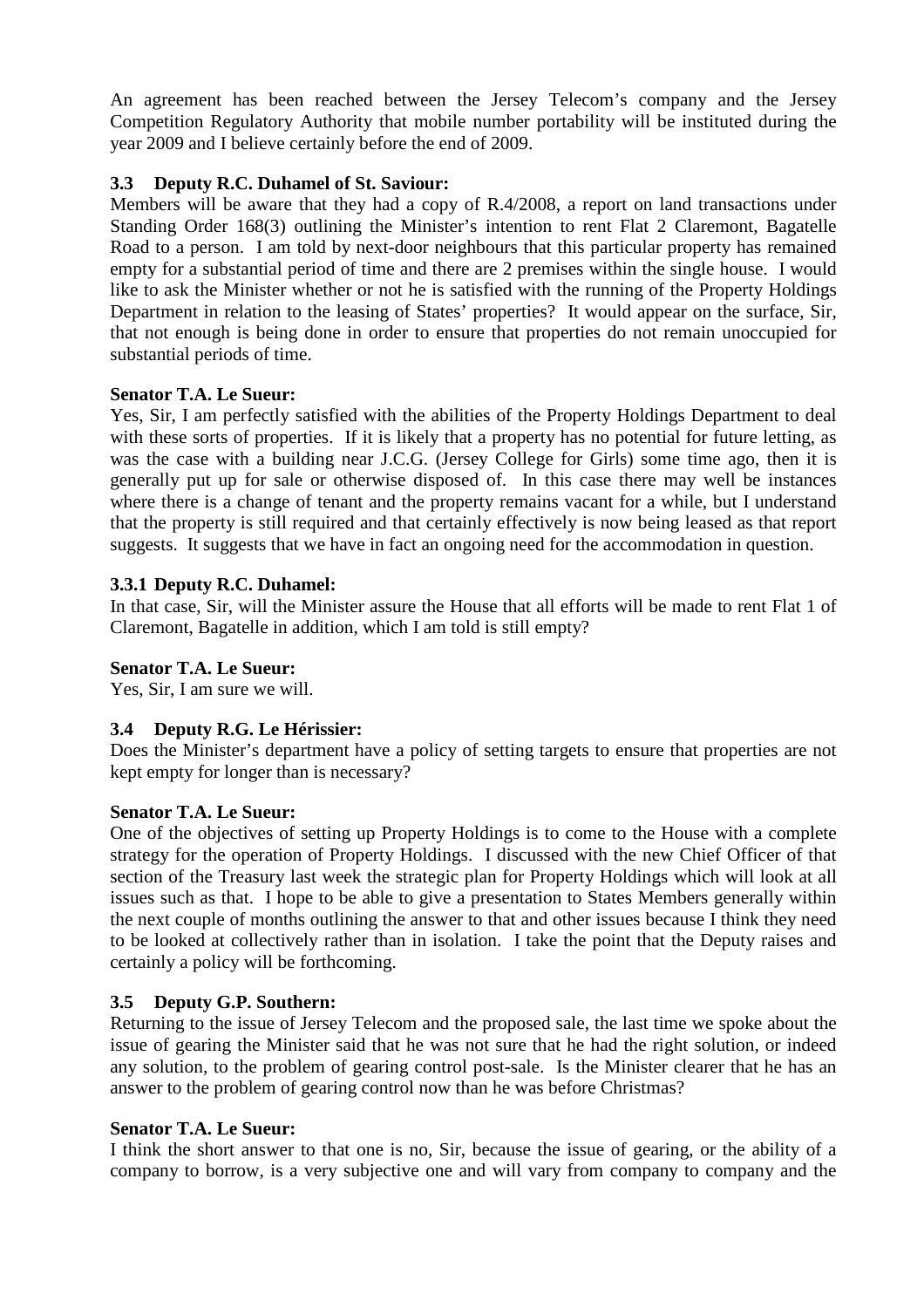commercial needs of the company at that time. I think the answer to the Deputy is that it needs further discussion and further consideration.

## **3.6 Deputy R.C. Duhamel:**

Apropos to the recently stated Minister's point of view that he wishes to seek that States' property is kept in a full state of occupancy, would the Minister like to inform the House when he intends, as promised, to bring forward the re-tendering process at Jersey Girls' College?

## **Senator T.A. Le Sueur:**

I authorised that process to recommence just before Christmas. Clearly over the Christmas holidays was not the ideal time. I believe it will be instituted during the month of January.

## **3.7 The Very Reverend R.F. Key, B.A., The Dean of Jersey:**

I have been reading with interest the answer about the things that are exempt and zero-rated and so on. I have noticed that it says education and burial and cremation are exempt. Would the Minister confirm that churches will not have to charge G.S.T. on wedding fees, or do I need, with my ecumenical colleagues, to get us all registered before the wedding season begins after Easter?

## **Senator T.A. Le Sueur:**

I hope that the Dean is very busily occupied with weddings during the coming year and that people do get married in churches, but the threshold for registration would be £300,000 and I am not sure whether the church in question would reach that threshold.

## **3.8 Connétable D.J. Murphy of Grouville:**

With regard to Jersey Telecom, could the Minister confirm to me the name of the advisers to the States, please?

## **Senator T.A. Le Sueur:**

The lead advisers to the Treasury in respect of the sale of Jersey Telecom have been Citigroup.

## **3.8.1 The Connétable of Grouville:**

Is that the same Citigroup who are writing off £20 billion in the last half of 2007?

## **Senator T.A. Le Sueur:**

Yes, Sir.

## **3.9 Deputy G.P. Southern:**

In the light of the Social Security Minister's commitment to investigate through the actuary the state of the social security funds, and in particular the pension situation, does the Minister consider that the reduction or elimination of £56 million worth of supplementation - the largest single item of States' expenditure - is a priority to be solved in the coming year?

## **Senator T.A. Le Sueur:**

The issue of supplementation is under discussion I know by the Minister of Social Security. While it may sound simple to suggest that supplementation should be reduced, the Deputy and Members maybe need reminding; a supplementation is there as a crucial component of income support in that it is there to support the contributions of people earning less than the average in order to maintain their pension entitlement in later life. Where one has reduced supplementation it could impinge to the detriment of those people's pension entitlements. I think if one were just to remove or reduce supplementation it needs to be replaced by some other form of assistance to those people and, again, that will come at a cost. That cost will presumably be borne either by employees or by employers or by the States. That issue has to be faced that this costs money. I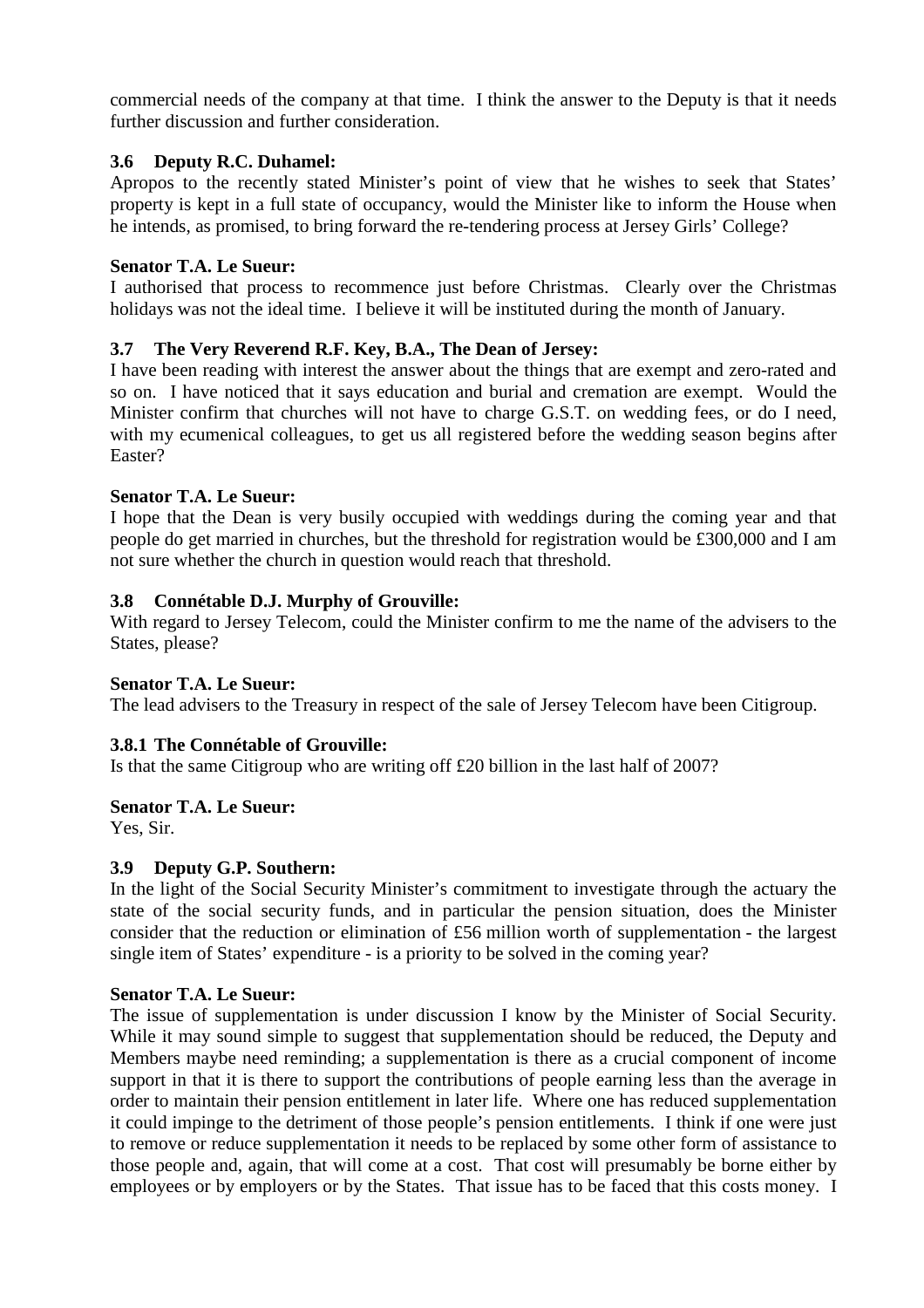do not think it is as simple to just say reduce supplementation. It does have a serious detrimental effect on the less well-off.

## **3.9.1 Deputy G.P. Southern:**

Does the Minister accept that the principle of progressivity should be applied and that it is in fact a relatively straightforward, if not simple, matter to shift that burden from the States to the better-off in order to pay for those who are least well-off in our society?

## **Senator T.A. Le Sueur:**

I am happy to talk to the Minister for Social Security but I would not want Members to think that I have taken over the responsibility or the role of Social Security Minister as well. From my own point of view, I remind the Deputy and others that social security contributions are a form of insurance. They are not a form of taxation. On that basis you get what you pay for. You pay a flat-rate contribution for a flat-rate benefit. If the Deputy wishes to review the social security scheme as a whole, that is an issue wider than my own personal remit.

## **3.10 Deputy S.C. Ferguson:**

Would the Minister not agree that the business of supplementation increasing so dramatically is partly due to the rush to bring in I.T.I.S. (Income Tax Instalment System) and perhaps the fact that the analysis of the effects of I.T.I.S. were not taken into account as they should have been?

## **Senator T.A. Le Sueur:**

It is very easy to speculate about the causes of increased supplementation. I have no doubt that the introduction of I.T.I.S. has been a contributory factor and I do not know to what extent that is the sole cause. That is being currently investigated, I believe, by officers of Social Security. What I would say is that the revenue from I.T.I.S. has exceeded our expectations and if part of the consequences of that is an increase in supplementation I believe we are still on the right side of the line, so to speak.

## **3.10.1 Deputy S.C. Ferguson:**

Has the Analysis Department of the Treasury looked at the cost benefit analysis of the extra money from I.T.I.S. and the additional increase in supplementation? Surely it is essential to know where the increases have come from to do the analysis in order to reach a conclusion about how to deal with the problem.

## **Senator T.A. Le Sueur:**

I think before anyone conducts any cost benefit analysis on I.T.I.S. we would need to know the actual affect that I.T.I.S. has had on supplementation. At this stage it is pure conjecture and it would be unwise to do a cost benefit analysis based on conjecture. I would also say that even if I.T.I.S. had no financial benefit overall, and there was a net effect of supplementation balance of I.T.I.S., I still believe that I.T.I.S. would have been in the best interest of the population in that it is socially fairer for people to pay their tax in instalments and for all people, including those employed seasonally, to contribute to the tax net. Irrespective of the supplementation one way or the other, I.T.I.S. has still been a good thing for the benefit of the people of the Island.

## **3.10.2 Deputy S.C. Ferguson:**

Will the Minister confirm that the analysis is being done to look at this? Because it seems to me that there is a lack of analysis of the figures in order to understand what they mean.

## **Senator T.A. Le Sueur:**

Analysis of supplementation figures and an increase in supplementation is a matter for the Social Security Department. I understand it is being done, but I cannot give an update of what the position is and what post they have reached so far. That is not for me to say, Sir.